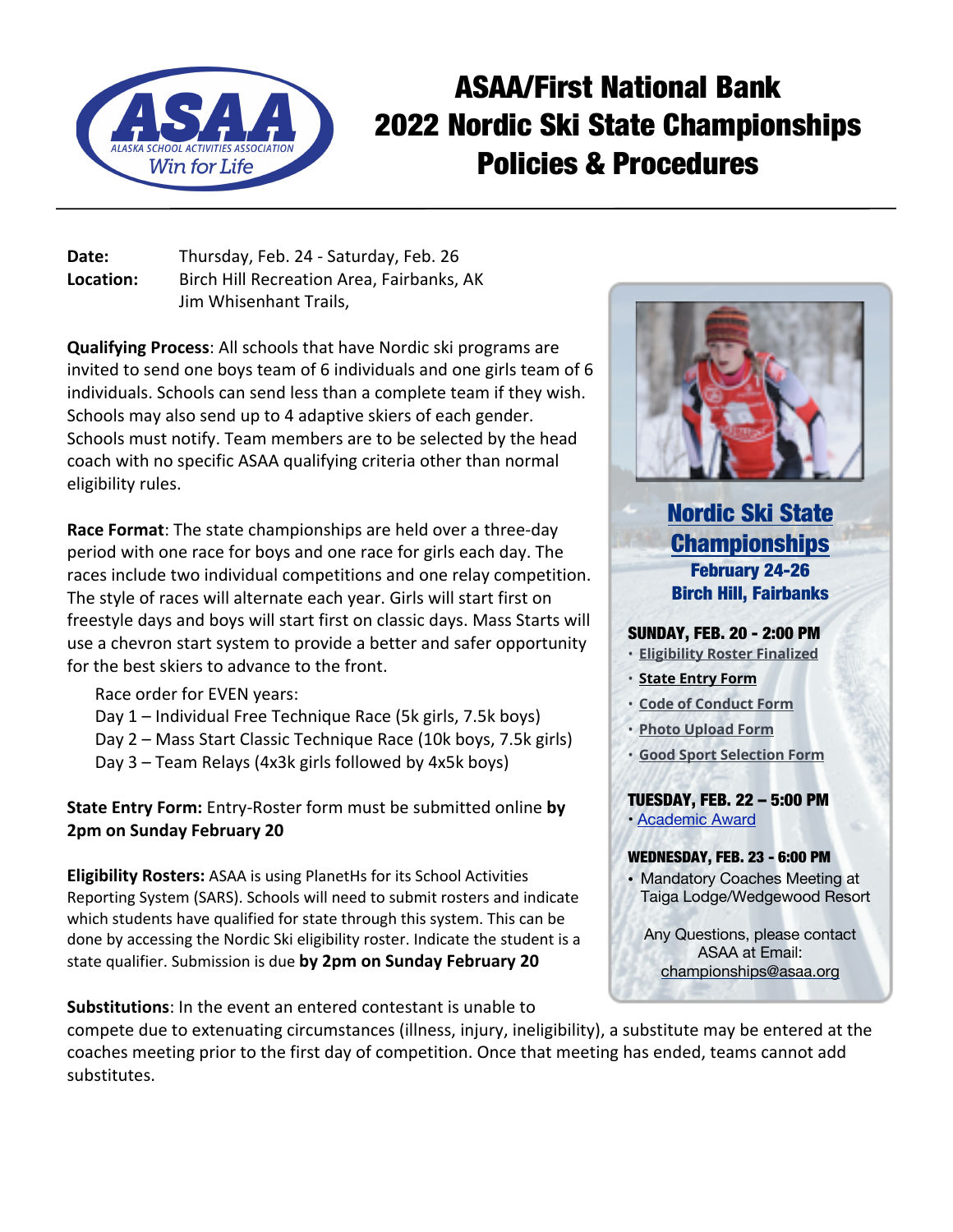#### 2022 Nordic Ski POLICIES & PROCEDURES

## **Seeding:**

Interval Start Races. There will be six seed groups for each interval race. Only one skier per team may be placed in each group. Please note with the entry form that coaches should seed the skiers for the interval start free technique race only. Seeding for the mass start classic technique race will be based upon the interval start result. There is no seeding by coaches for the mass start event.

Mass Start Races: The results of the individual races held on Thursday will be used to seed the Mass Start Race on Friday using the chevron start format. There will be no manipulation of the Thursday results by the Race Committee to accommodate any issue that might occur with an individual (illness, breaking a pole, etc.). Individuals own their positions, not the team. Therefore, skiers performing poorly in the individual races cannot replace teammates positions in the mass race.

Relay Races: Relays involve four skiers. To qualify as a Girls team, all four participants must be female. The first two legs of the relay will be using classic technique, and the last two legs will be using free technique. The number of lanes set at the start shall be equal to the number of schools entering teams in the relay. Teams will submit their order of racers at the Friday coaches meeting. Race day changes in start order must be submitted to the race secretary no later than one hour prior to the start of the first relay event of the day. Start positions for the relay will be assigned based upon the team rankings after the first two day's events. Mixed teams of different schools may not be entered in the relays.

**Adaptive Skiers :** A school must notify ASAA by Feburary 3, 2022 if they are entering an adaptive skier and indicate if they are Paralympic or Sit Ski athletes.

**Rules:** The USSA/FIS rules will be utilized with some modifications/additions as noted in the Alaska Nordic Skiing Manual which was last revised in December 2019.

**Timing and Start Formats:** In all interval start events, electronic timing with start wands and finish beam will be used. For individual races, intervals between skiers are normally 15 or 30 seconds, the decision to be made by the Competition Jury. If conditions warrant, the Competition Jury may approve shorter or longer intervals. This decision shall be communicated at the coaches meeting prior to that day's race. Coaches are responsible for getting their athletes to the start line on time.

**Scoring:** Scoring is based on time. The time for each racer's individual race is combined to determine the skimeister, the top ten in each event and the All-State Team. The team scores are based on the times of the top four finishers in each race. That score is added to the relay score to determine the final place finish.

**Competition Jury:** The Jury will be comprised of a minimum of 3 of the following (or their replacements):

- 1) Technical Delegate Lin Hinderman, Anchorage
- 2) Chief of Competition John Estle, Nordic Ski Club of Fairbanks
- 3) Asst. Technical Delegate Scott Jerome
- 4) ASAA Representative Sandi Wagner or Billy Strickland ASAA
- 5) Host School Administrator Steve Zanazzo, Lathrop HS

**Course Maps and Facilities:** Course maps can be found at asaa.org and nscfairbanks.org by clicking on "Races." At each TCM further instructions regarding warmup areas, spectator areas, etc. will be announced. ASAA will work with the Meet Director to ensure that the courses used for state competition meet all safety and technical requirements as specified in the USSA and FIS rules.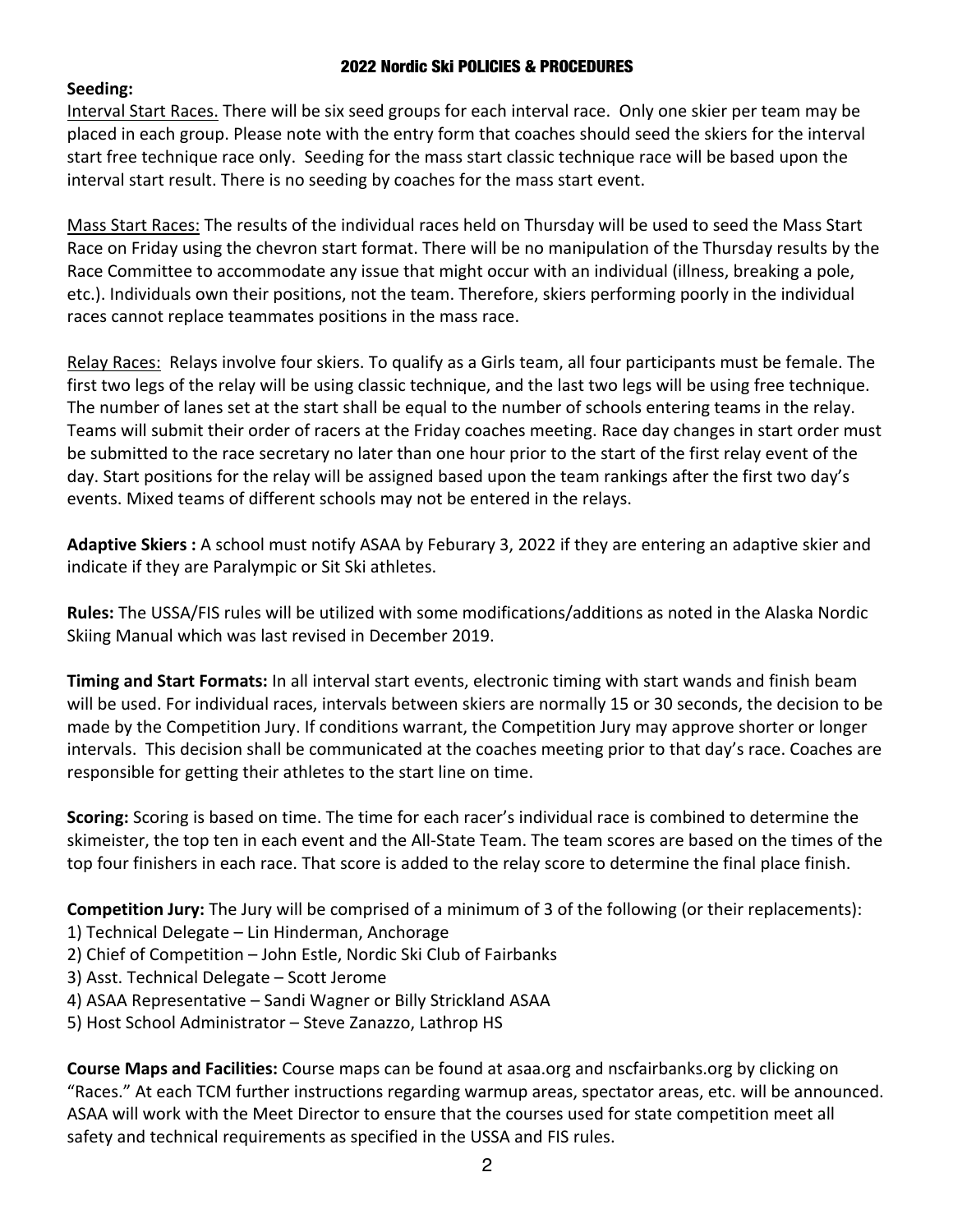#### 2022 Nordic Ski POLICIES & PROCEDURES

**Spectating:** Spectating is ON FOOT ONLY. Spectating on skis is NOT PERMITTED. Please communicate this to parents of your skiers via e-mail.

**Coach Access to Course and Start/Finish Areas:** Coaches will be permitted on the course during testing, warmup and the competition ONLY when wearing coaches' course access bibs. Any coaches on the course who are not wearing proper course access bibs will be treated like any other spectator. This same policy is in effect for the start and finish areas. No one other than bibbed competitors will be allowed into the start or finish areas without the correct coach access bib. Schools will be charged \$50/bib for any coach bibs that are not returned to the Competition Secretariat at the close of the competition.

**Athlete Access to Course:** During competition, only athletes in the competition and coaches wearing course access bibs will be permitted on the course. The Competition Jury may allow course access to athletes of one sex during competition for the other sex for purposes of warmup and testing. If this is permitted, athletes warming up and testing must wear their competition bibs on the outside of their warmup jackets.

**Results:** Interim results will be posted on the official notice board during each event as soon as available. Unofficial results will be posted for each gender within 20 minutes of the completion of each competition. The time period during which protests may be filed begins at the moment that the results are posted. Hard copies of results will be available at each coaches meeting.

**Team Captains/Coaches Meeting**: Attendance is mandatory at all Team Captains Meetings (TCM). All pertinent information for the next day's races will be reviewed at each TCM.

- ! Wednesday February 23 6:00 PM Wedgewood/Taiga Lodge
- ! Thursday February 24 5:00 PM Captains and Coaches Wedgewood/Taiga Lodge
- Friday February 25 6:00 PM Lathrop High School Hering Auditorium

**Protests:** A head coach may file a protest against the results or against some sanction taken by the jury. This must be done in writing within 15 minutes following the posting of unofficial results. The jury will hear the protest, discuss the issue and make its ruling. Decisions by the jury are final and cannot be appealed. Once official results are posted, there can be no protests and the only changes to the results will be for clerical errors that are discovered.

**State Nordic Ski Championships Merchandise:** Northwest Designs is the Official State Merchandise Vendor. NWD will have a large variety of apparel and feature on-site printing with customized made to order commemorative items. A web store is also available online at ASAA.org/store.

**Event Supervision:** Each participating school will be requested to identify an Administrator or other person approved in advance by the Principal who is responsible for the conduct of its coaches, participants and fans throughout the contest, as defined in the ASAA bylaws Article 6, Section 4. Please have the designees check in with ASAA staff upon arrival at the event.

**Awards:** There will be 2 award ceremonies. The first ceremony is Friday (?), where medals for the Thursday and Friday races will be presented. Following the final day's competition, team awards, skimeister, All-State Team, and the Academic awards will be presented at the Birch Hill Cross Country Ski Center.